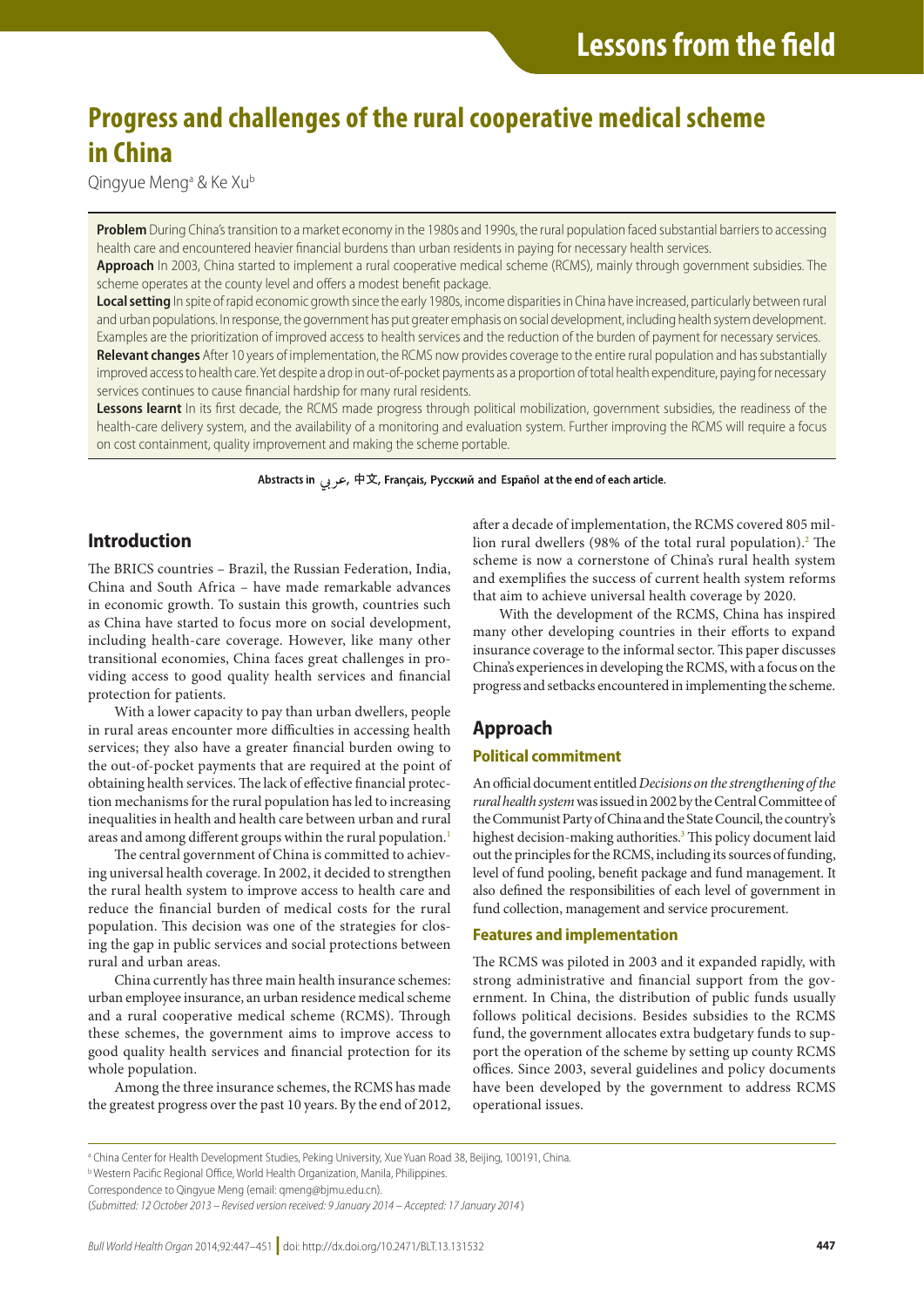| <b>Elements of the RCMS</b> | <b>Features</b>                                                                                                                                                                                             | <b>Implementation</b>                                                                                        |
|-----------------------------|-------------------------------------------------------------------------------------------------------------------------------------------------------------------------------------------------------------|--------------------------------------------------------------------------------------------------------------|
| Eligibility                 | Entire rural population, including rural migrants in urban<br>areas                                                                                                                                         | Population coverage increased from 10% in 2003 to 98%<br>in 2012.                                            |
| Government role             | Guiding principles from the central government, overall<br>implementation plan from provincial governments,<br>and concrete implementation plans from county<br>governments                                 | Accountability of each level of government has been<br>more clearly defined.                                 |
| Fund collection             | About 20% from rural households and 80% from<br>government subsidies                                                                                                                                        | The fund increased tenfold between 2003 and 2012.                                                            |
| Fund pooling                | The fund is pooled at the county level, with an average<br>population of a half million                                                                                                                     | Discussions about raising level of fund pooling to<br>increase capacity of financial protection are ongoing. |
| Fund management             | An RCMS management committee led by the county<br>government                                                                                                                                                | RCMS management staff and staff capacity have<br>increased.                                                  |
| Benefit package             | An RCMS office in each of the counties for daily operation<br>Service package: both outpatient and inpatient<br>Reimbursement: adjusted according to availability of<br>funds and scope of services covered | The service package has been extended and co-payment<br>has been gradually reduced.                          |
| Service procurement         | Contracting with health providers<br>Encouraging alternative payment systems to replace fee-<br>for-service payment method                                                                                  | New payment systems, including capitation and case-<br>based payment methods, have been adopted.             |

#### <span id="page-1-0"></span>Table 1. **Features and implementation of the rural cooperative medical scheme in its first decade**

After 10 years, the RCMS has established stable institutions. The scheme is mainly supported by government taxes, supplemented by household contributions ([Table](#page-1-0) 1). Funds are pooled at the county level. Although there is no direct risk-equalization mechanism, both central and provincial government subsidies are weighted in favour of poor counties.

The RCMS benefit package was modest initially; in most cases it covered only inpatient services. Today, some high-expenditure outpatient services are covered by the RCMS, although the fraction of the cost that is coverage depends on the availability of funding. The payment to providers is still dominated by the fee-for-service model, but a growing number of counties have been piloting and implementing alternative payment methods, such as capitation and casebased payment.

# **Progress and challenges**

# **Rapid expansion of population coverage**

The initial strategy for the development of the RCMS was to start with a modest benefit package but rapidly expand population coverage. For historical and political reasons the RCMS is, in principle, a voluntary scheme. Initial efforts to avoid low participation rates and adverse selection (i.e. lack of participation by healthy people) made the scheme vulnerable. The central government has

taken a series of actions in this respect, including steps to link allocation of its subsidies with population coverage in each of the counties, and the establishment of population coverage targets for local authorities. Local governments have a strong incentive to expand population coverage to increase subsidies from the central government.

In addition to the aforementioned approaches, other policies and measures for expanding population coverage include: continuously increasing government subsidies for the RCMS [\(Fig.](#page-2-0) 1 shows increases in RCMS funding per capita – 80% from the government and 20% from individuals – and in population coverage); increasing public awareness of the benefits of the RCMS through the media; changing the individual-based enrolment policy to a family-based one (one of the most effective methods for rapid expansion); simplifying procedures for enrolment and reimbursement; and attracting people to join by expanding the service package.

#### **Increasing service and cost coverage**

The scope of services covered by the RCMS in its first five years was limited to selected inpatient care in most counties. Coverage of services has gradually been expanded, along with funding. By 2008, the RCMS in most of the counties cov-ered both inpatient and outpatient care.<sup>[6](#page-4-3)</sup> The RCMS drug reimbursement list cur-rently includes about 1138 drugs.<sup>[7](#page-4-4)</sup> Part of the funds of the RCMS are allocated to outpatient medicines for patients with noncommunicable diseases. Since 2012, 15 Chinese yuan per capita per year have been pooled, on average, to cover 70% to 80% of total expenditures for 20 highcost health conditions.<sup>8</sup>

#### **Better access, lower expenditure**

Health-care use increased substantially after the implementation of the RCMS. Before 2003, the annual hospitalization rate was steady at around  $3\%$ , <sup>9-[11](#page-4-7)</sup> but by 2011 it had increased to 8.4%.<sup>[12](#page-4-8)</sup> However, excessive and unnecessary use of health-care services resulting from the expansion of health insurance coverage has occurred. One example is the rise in caesarean deliveries in rural areas.<sup>[13](#page-4-9)[,14](#page-4-10)</sup>

Although RCMS funding has rapidly increased and co-insurance has declined, some rural dwellers still face financial hardship in paying for necessary health services. Between 2003 and 2008, the rate of impoverishment due to medical expenditures declined from 5.5% to 4.6% overall, but it continued to increase for the poor.<sup>10,[15](#page-4-12)</sup> Compared with the urban employee insurance, the RCMS benefit package is still small. However, now that the RCMS covers most of the rural population, the priority is to expand the benefit package to cover more services and costs.

#### **Controlled costs, improved quality**

Rapid increases in health-care use and in demand (possibly supplier-induced) have caused an escalation of medical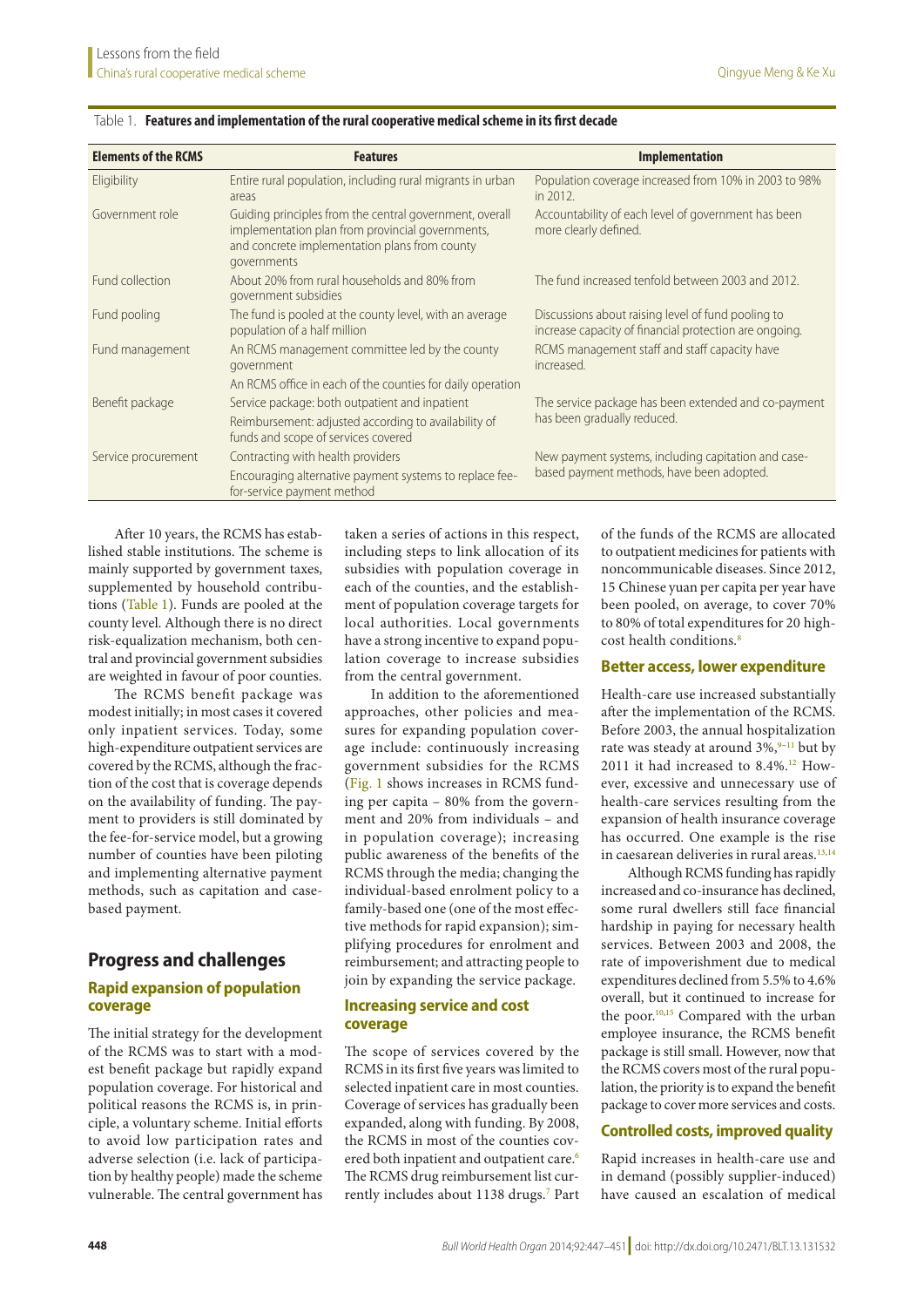# <span id="page-2-0"></span>Fig. 1. **Population coverage and per capita funding for the rural cooperative medical scheme, China, 2003–2012**



The average conversion rate during the study was 1 yuan to US\$ 0.139 (2003: 1 yuan to US\$ 0.12; 2012: 1 yuan to US\$ 0.158).

Data source: National Health and Family Planning Commission<sup>[2](#page-4-1)</sup> and Ministry of Health.<sup>4,[5](#page-4-17)</sup>

#### <span id="page-2-1"></span>Box 1.**Summary of main lessons learnt**

- Political commitment and actions by both central and local governments are critical for scaling up the rural cooperative medical scheme (RCMS).
- The matching method, whereby local governments match central government RCMS subsidies and rural household RCMS contributions, creates an incentive for local governments to organize the RCMS and for rural dwellers to enrol, and it also holds all three parties to account.
- A functional service delivery system is the essential platform for establishing health insurance; any increase in the RCMS benefit package must be accompanied by improved service quality and cost control.

expenditures in a way that threatens the sustainability of the scheme. Government and RCMS administrators have been actively exploring solutions. For example, in 2012, the central government issued guidelines for reforming provider payment systems in an effort to replace the fee-for-service payment method with alternative payment systems, such as capitation, case-based payment and a global budget.<sup>[16](#page-4-13)</sup>

Quality of care is a central issue in RCMS management. Various indicators are used for paying health providers; they include rational use of drugs, provider compliance with standards and protocols of medical care, and patient satisfaction. Medical expert panels monitor the quality of health care. However, it will take time to improve the quality of care in village clinics and township health centres because of a lack of qualified health workers.

#### **Portable for rural migrants**

Migration from China's rural areas to its cities is enormous: 165 million people in

2012[.17](#page-4-14) About 70% of the rural labourers in urban areas are self-employed or work in private and small enterprises, commonly in high-risk jobs with low pay.[18](#page-4-15) In most counties, migrant workers seeking medical services are required to pay the full service cost and can only be reimbursed when they return to their hometowns. This is the case even though few counties with intensive outflow of migrants try to make reimbursements and services convenient for these migrants by contracting with health providers in the cities where the migrants are residing. The central government is working on making the RCMS portable by using information technology and by integrating the RCMS with urban health insurance schemes. Both approaches will take time to produce palpable results.

# **Lessons learnt**

The RCMS has progressed rapidly in its first decade. High-level political commitment has been a critical factor for its nationwide scale-up. The

RCMS is one of the top priorities on China's social development agenda and the scheme was included in the country's 11th (2006–2010) and 12th (2011–2015) national five-year development plans.

Transforming political will into actions is the key to the success of China's RCMS. The central government as well as local governments have allocated substantial budgets to subsidize the enrolment of rural dwellers in the RCMS. In fact, about two thirds of the funding for the RCMS comes from government taxes. The government subsidy to RCMS is one of the most important factors attracting people to join and trust the system.

[Box](#page-2-1) 1 summarizes the main lessons learnt from implementing the RCMS. Incentives for local government are very important. The matching method (in which local government matches the central government's subsidies and rural households' contributions) has worked well in this context for mobilizing support from local governments and encouraging rural dwellers to join the RCMS. Furthermore, the progress on the RCMS is one of the performance indicators for assessing local governments.

Another factor that is often overlooked is the service delivery system. Insurance is a demand-side intervention; if the services covered by the insurance do not exist, there is nothing to be insured. China has relatively good three-tier health-care delivery systems in rural areas – one of the preconditions for establishing the RCMS. Increased resources through the RCMS in turn strengthen the capacity of the healthcare delivery system in rural China.

Now that the RCMS covers nearly the entire rural population, the next step will be to improve the benefit package. Compared with the urban employee scheme, the RCMS provides a modest benefit package in terms of the range of services covered and the fraction of the cost that is reimbursed. Service coverage and financial protection are the major concerns in connection with the RCMS once its population coverage has reached a high level. While expanding the benefit package, RCMS is putting more emphasis on cost control and quality improvement through different provider payment methods. These are daunting tasks and close monitoring and constant adjustment are required.

**Competing interests:** None declared.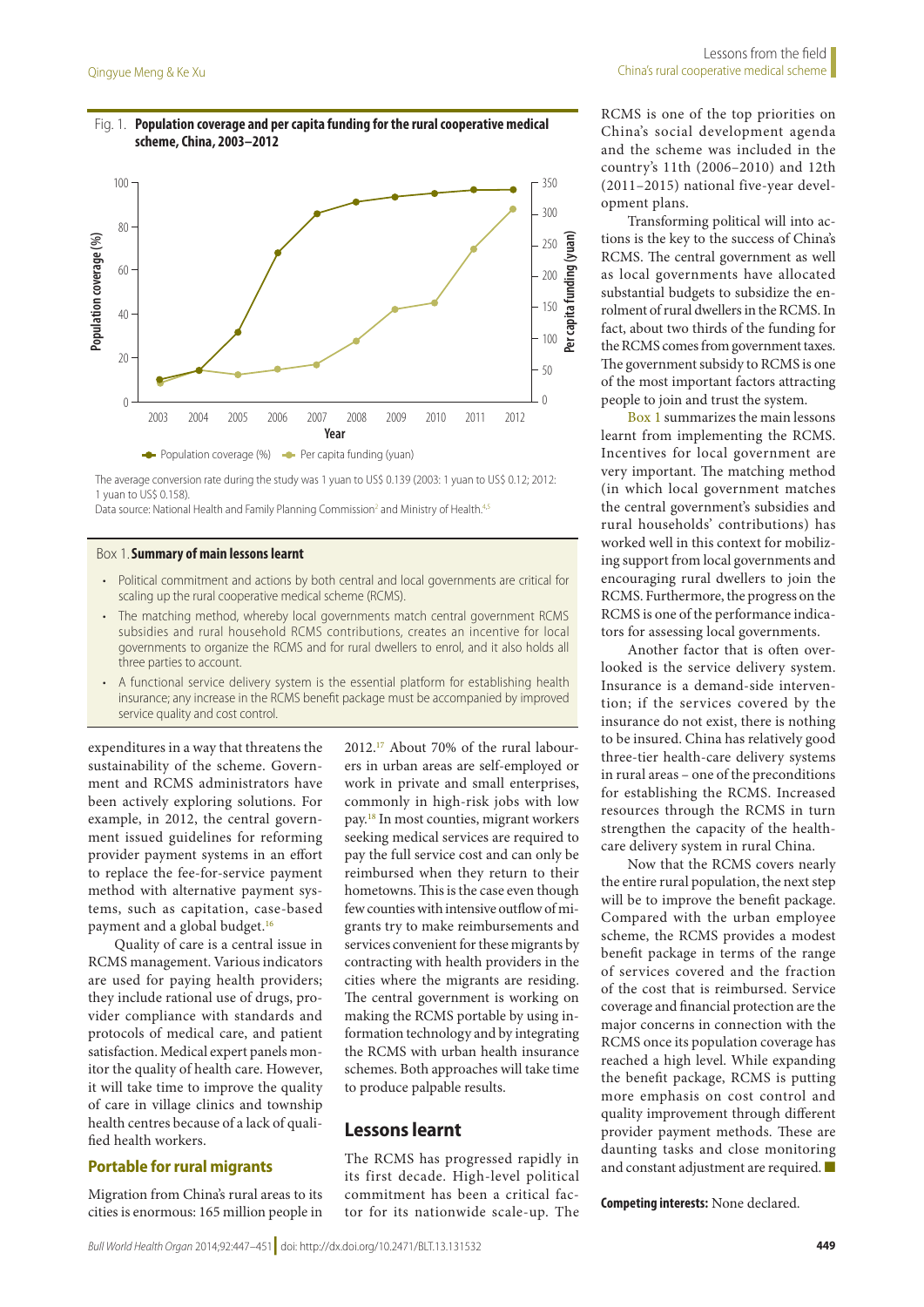**ملخص**

الخدمات الضرورية.<br>التغيّرات ذات الصلة يوفر النظام الطبي التعاوني الريفي الآن، بعد مرور 10 سنوات عىل تنفيذه، التغطية جلميع سكان املناطق **رّ التغيات ذات الصلة** يوفر النظام الطبي التعاوين الريفي اآلن، الريفية كما أدى إلى تحسين الوصول إلى الرعاية الصحية بشكل كبري. ولكن عىل الرغم من االنخفاض يف املدفوعات التي تنفق من اجليب اخلاص كنسبة من إمجايل اإلنفاق الصحي، مازال دفع تكاليف الخدمات الضرورية يتسبب في أعباء ماليّة للعديد منّ سكان املناطق الريفية.

**الدروس املستفادة** أحرز النظام الطبي التعاوين الريفي يف عقده الأول تقدما من خلال التعبئة السيّاسية والإعانات الحكومية واستعداد نظام إيتاء خدمات الرعاية الصحية وتوافر نظام للرصد والتقييم. وستتطلب زيادة تحسين النظام الطبي التعاوني الريفي ً الرتكيز عىل احتواء التكاليف وحتسني اجلودة وجعل النظام قابال للنقل.

**التقدم يف النظام الطبي التعاوين الريفي يف الصني وحتدياته املشكلة** خالل انتقال الصني إىل اقتصاد السوق يف ثامنينيات وتسعينيات القرن العشرين، واجه سكان المناطق الريفية عوائق أساسية يف الوصول إىل الرعاية الصحية، وواجهوا أعباء مالية أشد وطأة عن تلك التي واجهها سكان املناطق احلرضية يف دفع تكاليف اخلدمات الصحية الرضورية. **األسلوب** بدأت الصني يف عام 2003 تنفيذ النظام الطبي التعاوين الريفي (RCMS)، بالاعتاد بشكل رئيسي على الإعانات احلكومية. ويعمل النظام عىل الصعيد القطري ويقدم حزمة مزايا متواضعة. **املواقع املحلية** عىل الرغم من النمو االقتصادي الرسيع منذ أوائل ثامنينيات القرن العرشين، ازدادت فوارق الدخل يف الصني، لاسيها بين سكان المناطق الريفية والحضرية. وتجاوباً مع ذلك، ركزت احلكومة بشكل أكرب عىل التنمية االجتامعية، بام يف ذلك تطوير النظام الصحي. وتتضمن األمثلة حتديد األولويات يف حتسني الوصول إىل اخلدمات الصحية وتقليل عبء دفع تكاليف

# 摘要

#### 中国农村合作医疗计划的进展和挑战

问题 中国在二十世纪八十年代和九十年代向市场经济 转型期间,农村人口面临获得医疗保健服务的巨大障 碍,在花钱看病方面肩负着比城市居民更重的经济负 担。

方法 2003 年,中国开始实施主要通过政府补贴的农村 合作医疗计划(RCMS)。该计划在县一级开展,提供 适度的服务包。

当地状况 尽管自二十世纪八十年代初期以来中国经济 快速增长,但是中国的收入差距加剧,城乡人口之间 尤其如此。对此,政府更加重视社会发展,其中包括 卫生系统的发展。这方面的例子有提高卫生服务可及 性以及降低必要服务费用负担的优先地位。

相关变化 经过10年的实施,"新农合"现在覆盖了整 个农村人口,大大改善卫生保健的可及性。然而,尽 管现金支付占医疗总开支的比例在减少,必要服务的 费用依然导致许多农村居民陷入经济困难。

经验教训 在第一个十年, 新农合凭借政治动员、政府 补贴、医疗输送系统的准备以及提供监测和评价系统 得以发展。新农合的进一步改善需要将重点放在控制 成本、提高质量以及使计划具有可携带性上。

# **Résumé**

#### **Progrès et défis du plan médical coopératif rural en Chine**

**Problème** Au cours de la transition de la Chine vers une économie de marché dans les années 1980 et 1990, la population rurale a été confrontée à d'importants obstacles à l'accès aux soins de santé et a supporté des charges financières plus lourdes que les habitants des zones urbaines pour le paiement des soins de santé indispensables.

**Approche** En 2003, la Chine a commencé à mettre en œuvre un plan médical coopératif rural (PMCR), principalement grâce aux subventions gouvernementales. Le plan agit au niveau du comté et offre un ensemble d'avantages sociaux modestes.

**Environnement local** Malgré une croissance économique rapide depuis le début des années 1980, les inégalités de revenus en Chine ont augmenté, en particulier entre les populations des zones rurales et des zones urbaines. En réaction, le gouvernement a mis davantage l'accent sur le développement social, y compris le développement du système de santé. Les exemples en sont la priorisation de l'amélioration de l'accès aux services de santé et la réduction de la charge du paiement pour les services indispensables.

**Changements significatifs** Après 10 ans de mise en œuvre, le PMCR assure maintenant la couverture de la totalité de la population rurale et a considérablement amélioré l'accès aux soins de santé. Cependant, malgré une baisse de la part des paiements restant à charge dans les dépenses totales de santé, le paiement des services indispensables continue de causer des difficultés financières pour de nombreux habitants des zones rurales.

**Leçons tirées** Au cours de sa première décennie d'existence, le PMCR a fait des progrès grâce à la mobilisation politique, aux subventions gouvernementales, à la disponibilité du système de prestation des soins de santé et d'un système de suivi et d'évaluation. Pour améliorer davantage le PMCR, il faudra se concentrer sur la maîtrise des coûts, l'amélioration de la qualité et la mobilité du plan.